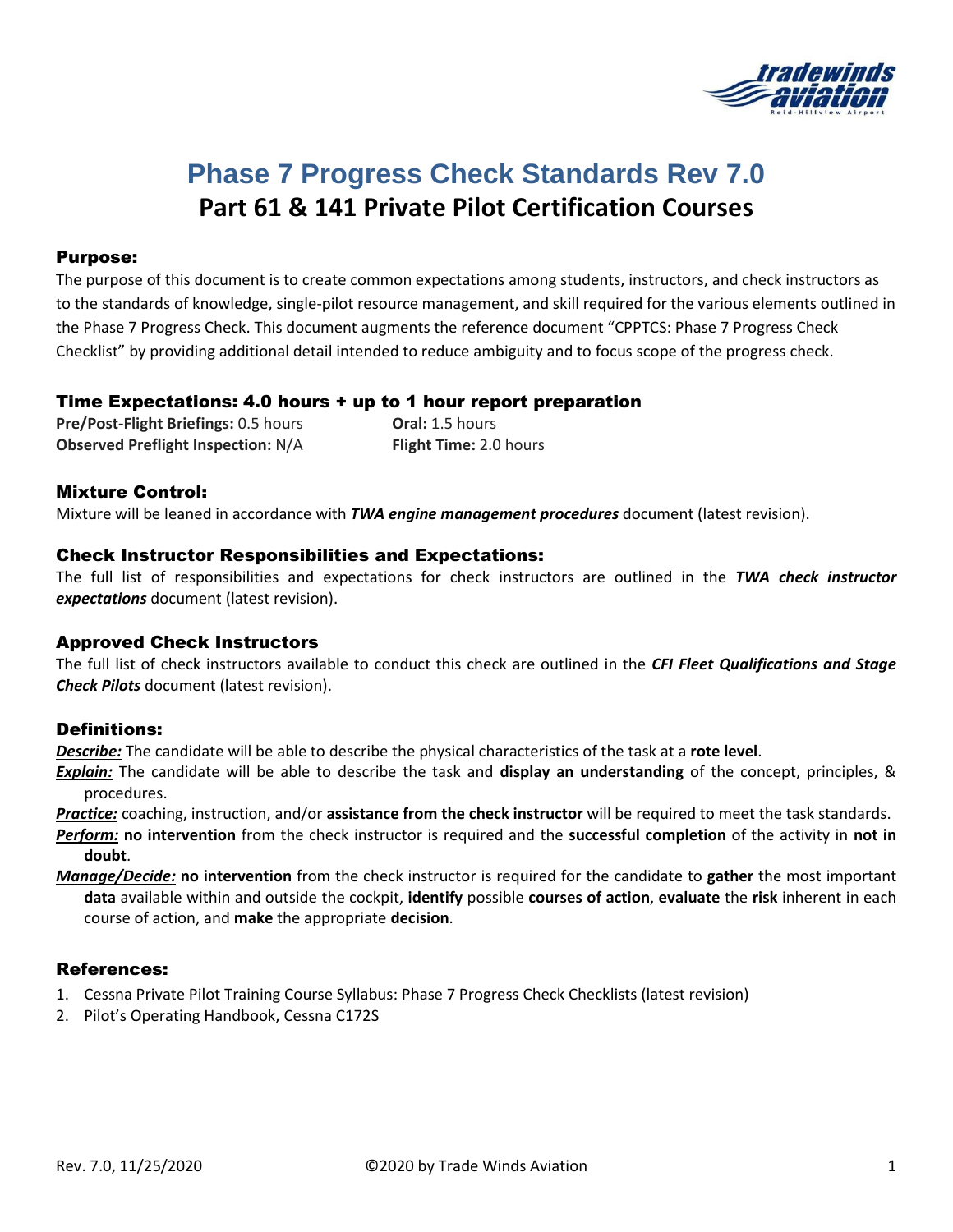# **Phase 7 Progress Check**



| 7A. Oral<br>Note: the check instructor will develop a scenario to help assess the candidate's knowledge. He or she<br>shall select at least the minimum number of knowledge elements listed in the applicable knowledge | Describe |         |
|-------------------------------------------------------------------------------------------------------------------------------------------------------------------------------------------------------------------------|----------|---------|
| header<br>Desired outcome for all oral tasks of the Progress Check is "Explain"                                                                                                                                         |          | Explain |
| 7A1. Review assigned cross-country flight planning (all elements)                                                                                                                                                       |          |         |
| Flight publications and currency<br>a.<br>Utilizes current flight publications (e.g. Sectional and/or TAC, Chart Supplement, NOTAMs)                                                                                    |          |         |
| b. Route/Altitude selection                                                                                                                                                                                             |          |         |
| Safe routing free from obstructions and hazardous weather<br>Proper altitude considering terrain, airspace, winds, VFR cruising altitudes, etc.                                                                         |          |         |
| c. Weight and balance                                                                                                                                                                                                   |          |         |
| Performs correct weight and balance calculations (plan for student pilot going solo with expected<br>equipment and fuel)                                                                                                |          |         |
| d. Cross-country flight planning and performance (based on calculated W&B)                                                                                                                                              |          |         |
| Top of climb calculation based on POH & winds aloft<br>Ability to calculate pressure altitude & determine standard temperature at cruise altitude                                                                       |          |         |
| Correct use of cruise performance charts to determine, power setting, TAS, & conservative fuel burn                                                                                                                     |          |         |
| Top of descent calculated based on expected rate of descent and ground speed<br>Navigation log fully completed with totaled distance, ETE, & fuel consumed                                                              |          |         |
| Takeoff and landing distance information for all airports of intended use (dep, dest, & alt)                                                                                                                            |          |         |
| Special operations @ airport (e.g., RH patterns, parachute activity, noise abatement, etc.)<br>e. Emergency equipment and survival gear                                                                                 |          |         |
| Identifies appropriate emergency equipment that should be on board                                                                                                                                                      |          |         |
| 7A2. Appropriate logbook endorsements (all elements)                                                                                                                                                                    |          |         |
| $61.87(n)$ & (p) current 90-day endorsement (CFI who provided training)<br>a.                                                                                                                                           |          |         |
| 61.93(c)(1) & (2) category of aircraft & make/model (CFI who provided training)<br>b.                                                                                                                                   |          |         |
| 61.93(c)(3) planning, prep, & weather review (any CFI)<br>c.                                                                                                                                                            |          |         |
| 7A3. ICAO flight plans (at least elements a. & b.)                                                                                                                                                                      |          |         |
| Elements of ICAO flight<br>a.                                                                                                                                                                                           |          |         |
| Sampling of elements and their proper ICAO format<br>b. Methods to open/close                                                                                                                                           |          |         |
| c. When is an aircraft considered overdue?                                                                                                                                                                              |          |         |
| 7A4. Airspace (all elements)                                                                                                                                                                                            |          |         |
| Identification of airspace along and near planned route including SUA<br>a.                                                                                                                                             |          |         |
| Entry requirements<br>b.                                                                                                                                                                                                |          |         |
| VFR weather minimums<br>$\mathsf{C}$ .                                                                                                                                                                                  |          |         |
| 7A5. Weather (at least elements a. & b.)                                                                                                                                                                                |          |         |
| Obtaining a weather briefing<br>a.                                                                                                                                                                                      |          |         |
| Obtains an appropriate weather briefing from an FAA approved source (i.e., FAA/NWS via FSS,<br>1800wxbrief.com, Fltplan.com, Foreflight)                                                                                |          |         |
| b. Current and forecast weather                                                                                                                                                                                         |          |         |
| Candidate knows current and forecast weather for departure (RHV), destination, and final arrival back to<br><b>RHV</b>                                                                                                  |          |         |
| c. In-flight weather resources:                                                                                                                                                                                         |          |         |
| <b>FSS</b><br>ATIS, AWOS/ASOS                                                                                                                                                                                           |          |         |
| $FIS-B$                                                                                                                                                                                                                 |          |         |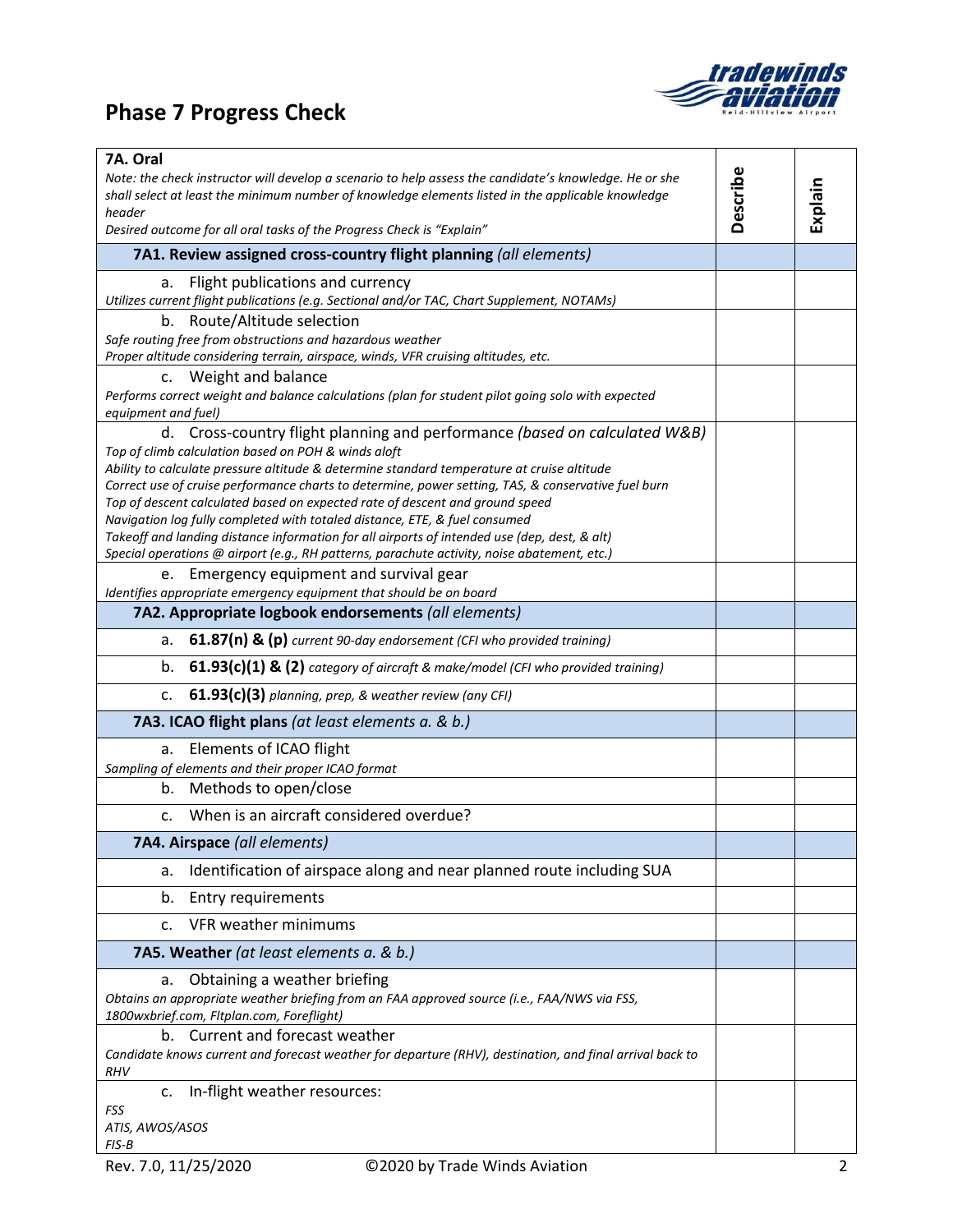

T

┑

 $\top$ 

### **Phase 7 Progress Check**

**7A. Oral**

| 78. VI di                                                     | Describe | Explain |
|---------------------------------------------------------------|----------|---------|
| 7A6. Lost procedures                                          |          |         |
| 5Cs procedure<br>а.                                           |          |         |
| 7A7. System and equipment malfunctions (at least 1 scenario)  |          |         |
| Engine failure<br>а.                                          |          |         |
| Alternator failure<br>$b_{1}$                                 |          |         |
| Radio failure<br>$\mathsf{C}$ .                               |          |         |
| Flight display/instrument failure<br>d.                       |          |         |
| 7A8. Runway incursion avoidance                               |          |         |
| Runway/taxiway signage & markings<br>a.<br>Expect flash cards |          |         |

### **\*\*\*END of ORAL\*\*\***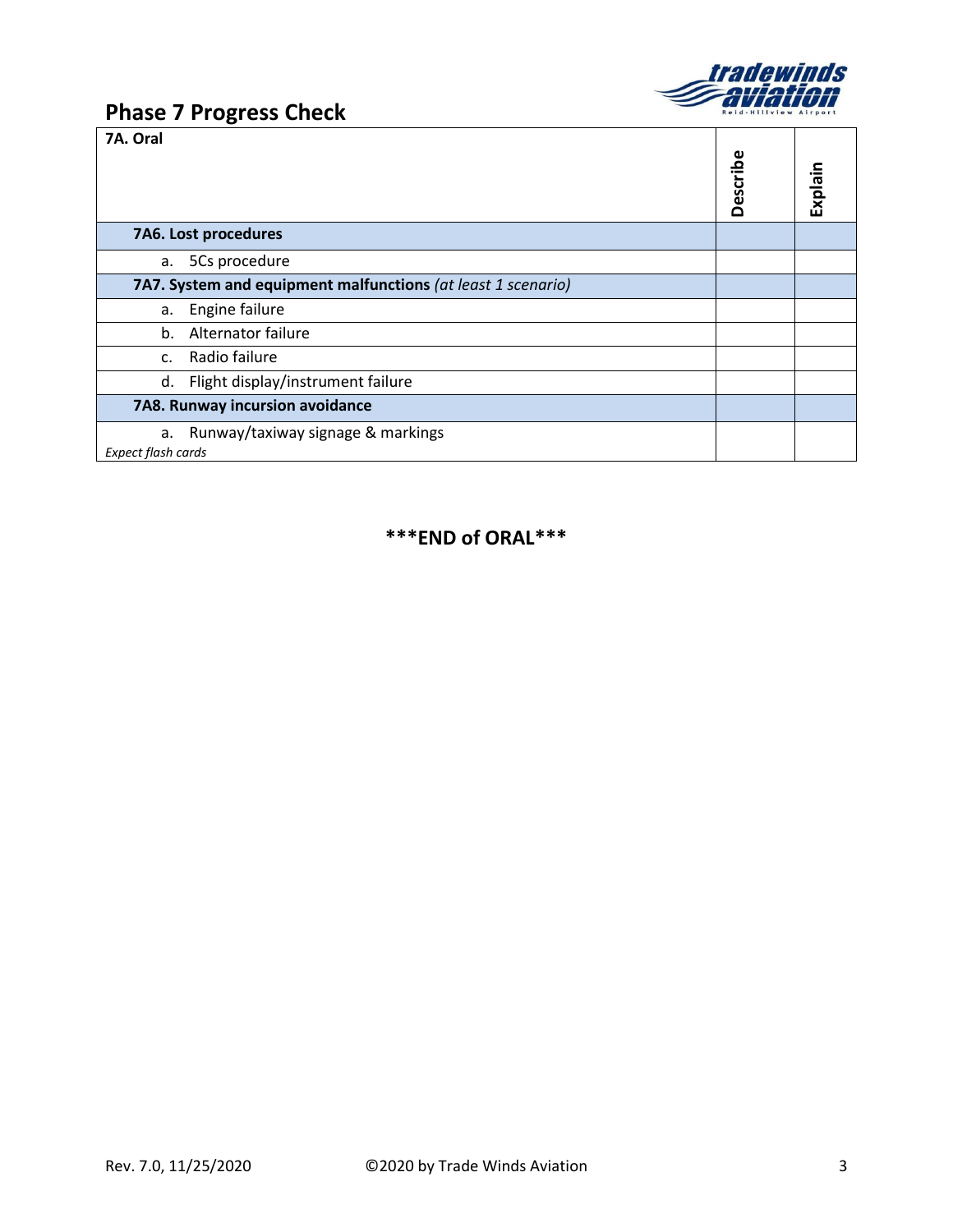## **Phase 7 Progress Check**



### **7B. Flight**

*Note: the check instructor shall evaluate every flight skill through direct observation of the task or oral evaluation if conditions do not permit direct observation of the task. SRM tasks will be evaluated throughout the entire duration of the flight. Desired outcome for all flight tasks of the Progress Check is "Perform" or "Manage/Decide"* **Single-Pilot Resource Management**  $T$ candidato's single-pilot resource management skills, the check

| To evaluate the candidate's single-pilot resource management skills, the check                                                                                  |          |         |         |
|-----------------------------------------------------------------------------------------------------------------------------------------------------------------|----------|---------|---------|
| instructor will not provide guidance on where or how tasks will be completed.<br>Should a safety of flight issue arise, the check instructor will intervene, as |          |         | Manage/ |
| necessary. Intervention by the check instructor indicates unsatisfactory                                                                                        | Practice | Perform | Decide  |
| performance of the phase check task thus requiring a recheck on that task.                                                                                      |          |         |         |
| 7B1. Single-pilot resource management (SRM)                                                                                                                     |          |         |         |
| as appropriate to a student pilot                                                                                                                               |          |         |         |
| Utilizes all resources available to ensure the successful completion of the flight (e.g.,                                                                       |          |         |         |
| SRM skills, ATC, wx briefing, charts and publications [paper or electronic], checklists, etc.)                                                                  |          |         |         |
| Pre-Flight Procedures: completed in oral                                                                                                                        |          |         |         |
| In-Flight                                                                                                                                                       |          |         |         |
| 7B2: Cross-country navigation log                                                                                                                               |          |         |         |
| Completes and utilizes a navigation log<br>a.                                                                                                                   |          |         |         |
| 7B3. Cockpit management                                                                                                                                         |          |         |         |
| a. Cockpit is organized and resources are accessible to pilot                                                                                                   |          |         |         |
| 7B4. Power settings and mixture control                                                                                                                         |          |         |         |
| a. Sets appropriate power settings and utilizes correct                                                                                                         |          |         |         |
| procedures for leaning mixture                                                                                                                                  |          |         |         |
| 7B5. Opening flight plans                                                                                                                                       |          |         |         |
| Opens flight plan (real or simulation)<br>а.                                                                                                                    |          |         |         |
| 7B6. VFR flight following                                                                                                                                       |          |         |         |
| Utilizes VFR radar services as available<br>a.                                                                                                                  |          |         |         |
| 7B7. Pilotage & Dead reckoning                                                                                                                                  |          |         |         |
| Altitude (±200 feet), headings (±15°)<br>a.                                                                                                                     |          |         |         |
| Navigates using visual checkpoints<br>b.                                                                                                                        |          |         |         |
| Navigates by precomputed headings & times<br>c.                                                                                                                 |          |         |         |
| 7B8. Navigation systems (VOR & GPS)                                                                                                                             |          |         |         |
| Altitude (±200 feet), headings (±15°)<br>а.                                                                                                                     |          |         |         |
| VOR: tune, identify, set course<br>b.                                                                                                                           |          |         |         |
| GPS: flight plan, direct-to, OBS to DTK<br>$\mathsf{C}$ .                                                                                                       |          |         |         |
| Use of federal airway system (as applicable)<br>d.                                                                                                              |          |         |         |
| 7B9. Diversion to an alternate (done to completion at least once)                                                                                               |          |         |         |
| Altitude (±200 feet), headings (±20°)<br>а.                                                                                                                     |          |         |         |
| 7B10. Lost procedures                                                                                                                                           |          |         |         |
| a. Confirms position by ATC radar service, navigation systems,                                                                                                  |          |         |         |
| pilotage, or any combination thereof                                                                                                                            |          |         |         |
| <b>INTENTIONALLY LEFT BLANK</b>                                                                                                                                 |          |         |         |
|                                                                                                                                                                 |          |         |         |